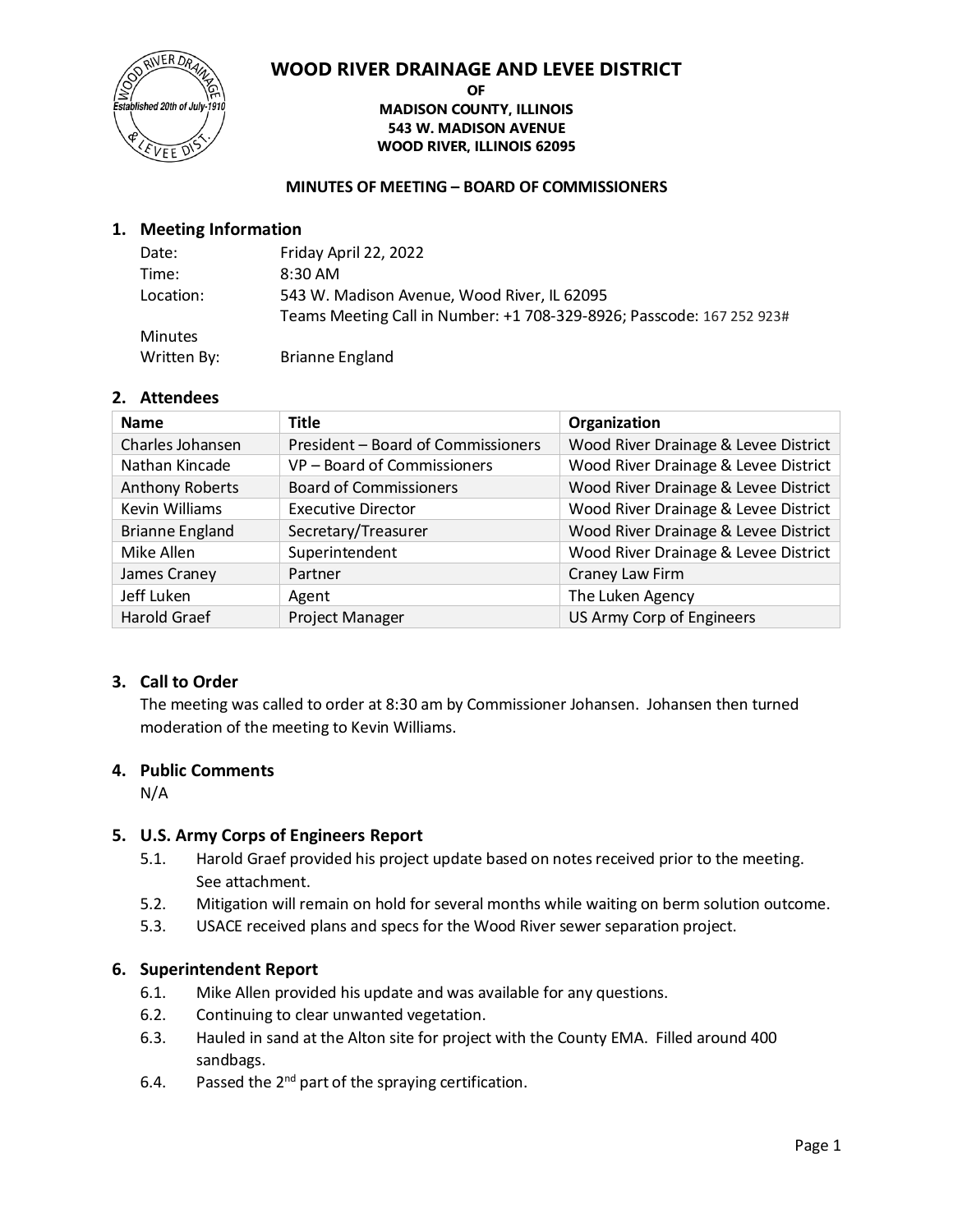

# **WOOD RIVER DRAINAGE AND LEVEE DISTRICT**

**OF**

# **MADISON COUNTY, ILLINOIS 543 W. MADISON AVENUE WOOD RIVER, ILLINOIS 62095**

# **7. Executive Director Report**

- 7.1. Kevin Williams provided his project update based on notes received prior to the meeting. See attachment.
- 7.2. Under the new scope for pump station design deficiency corrections project (2021-05) will fully automate the District's largest pump stations.
- 7.3. Major streambank erosion was found after the last meeting, located at LWR station 664+00 – 665+00. It was caused by a log jam. Project has been completed to armor the streambank and the log jam was removed.

# **8. Luken Insurance Agency Comments**

- 8.1. Jeff Luken was present and available for questions.
- 8.2. Auto-Owners will be mailing a check for the remaining balance of repair costs to the F-250.

# **9. Attorney James Craney Comments**

9.1. James Craney was present and available to answer questions. Nothing new to report currently.

# **10. Commissioners Report:**

10.1. Nothing new to report currently.

# **11. Approval of Minutes of the previous meeting:**

A motion was made by Kincade to approve the minutes for 4/1/22; seconded by Roberts.

Johansen: aye; Kincade: aye; Roberts: aye. Motion passed

# **12. Approval of the Bills**

A motion was made by Kincade to approve the list of bills presented in the amount of \$13,261.96; second by Johansen. See attachments.

Johansen: aye; Kincade: aye; Roberts: aye. Motion passed

# **13. Treasurer/Financial Report**

The prepared financial/balance sheet and Revenue & Expense has been presented to be read and will answer any questions. Motion made by Johansen to approve the Treasurer/Financial Report; second by Roberts.

Johansen: aye; Kincade: aye; Roberts: aye. Motion passed

# **14. Old Business**

14.1. Discussion and potential action regarding approval of the amended budget for FY 2022 Motion was made by Johansen to table; seconded by Kincade.

Johansen: aye; Kincade: aye; Roberts: aye. Motion tabled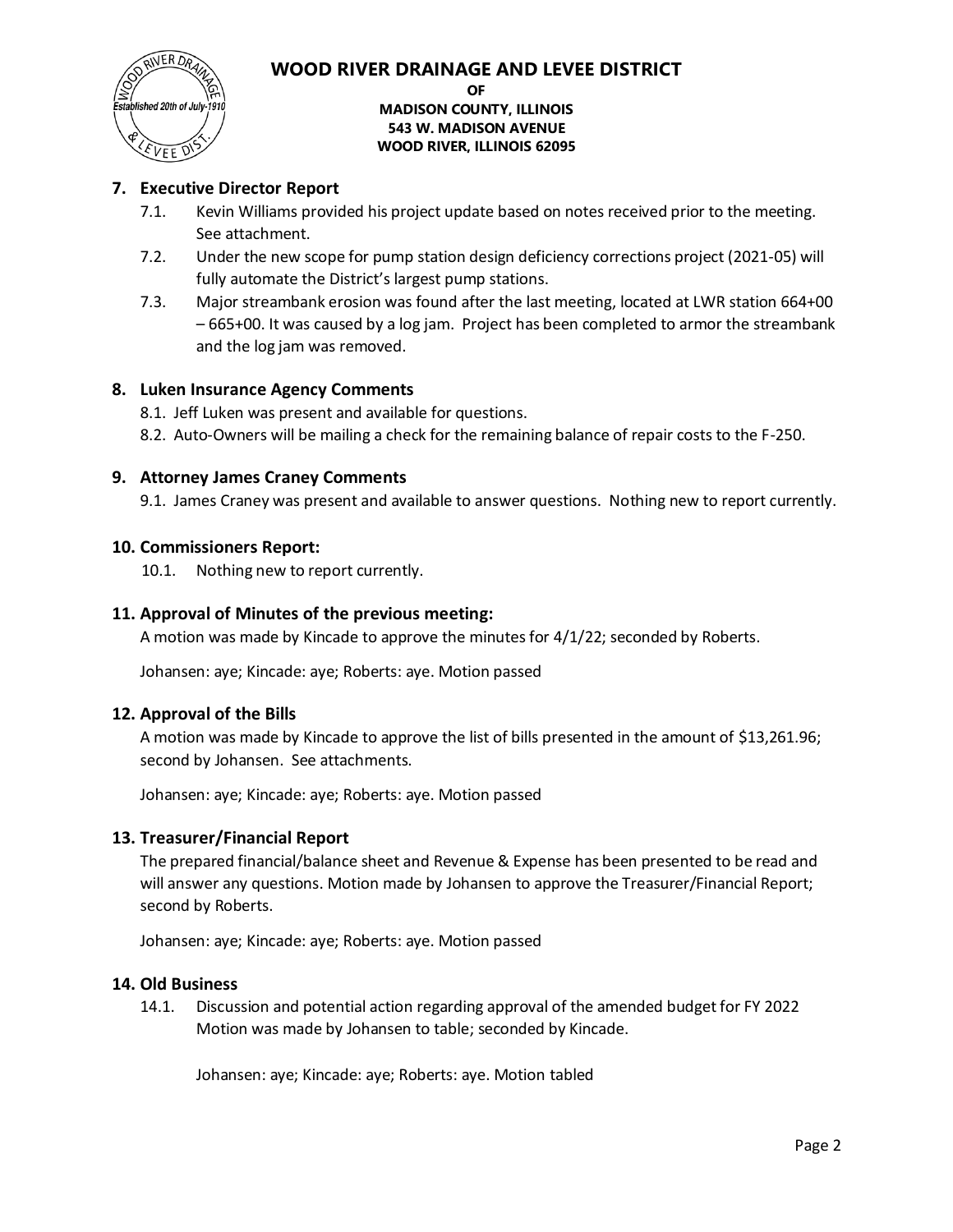

# **WOOD RIVER DRAINAGE AND LEVEE DISTRICT**

#### **OF**

**MADISON COUNTY, ILLINOIS 543 W. MADISON AVENUE WOOD RIVER, ILLINOIS 62095**

# **15. New Business**

15.1. Discussion and potential action regarding the opening of new MMDA & checking accounts at the Bank of Madison County. And transferring all funds from the MMDA & checking accounts with 1<sup>st</sup> Mid America Credit Union and First Mid Bank and Trust of Illinois to the Bank of Madison County

Motion was made by Roberts to pass; seconded by Kincade

Johansen: aye; Kincade: aye; Roberts: aye. Motion passed

#### **16. Executive Session**

A motion was made by Johansen and seconded by Kincade to enter Executive Session at 8:52 a.m.

Johansen: aye; Kincade: aye; Roberts: aye. Motion passed

#### **17. Return to open session/roll call:**

A motion was made in executive session to resume open session at 9:15 a.m.

# **18. Commissioners/Employee Comments:**

N/A

# **19. Adjournment**

Motion made by Johansen, seconded by Kincade to adjourn.

Johansen: aye; Kincade: aye; Roberts: aye. Motion carried.

Adjournment at 9:16 a.m.

Charles Johansen, President

Nathan Kincade, Vice President

Anthony Roberts, Commissioner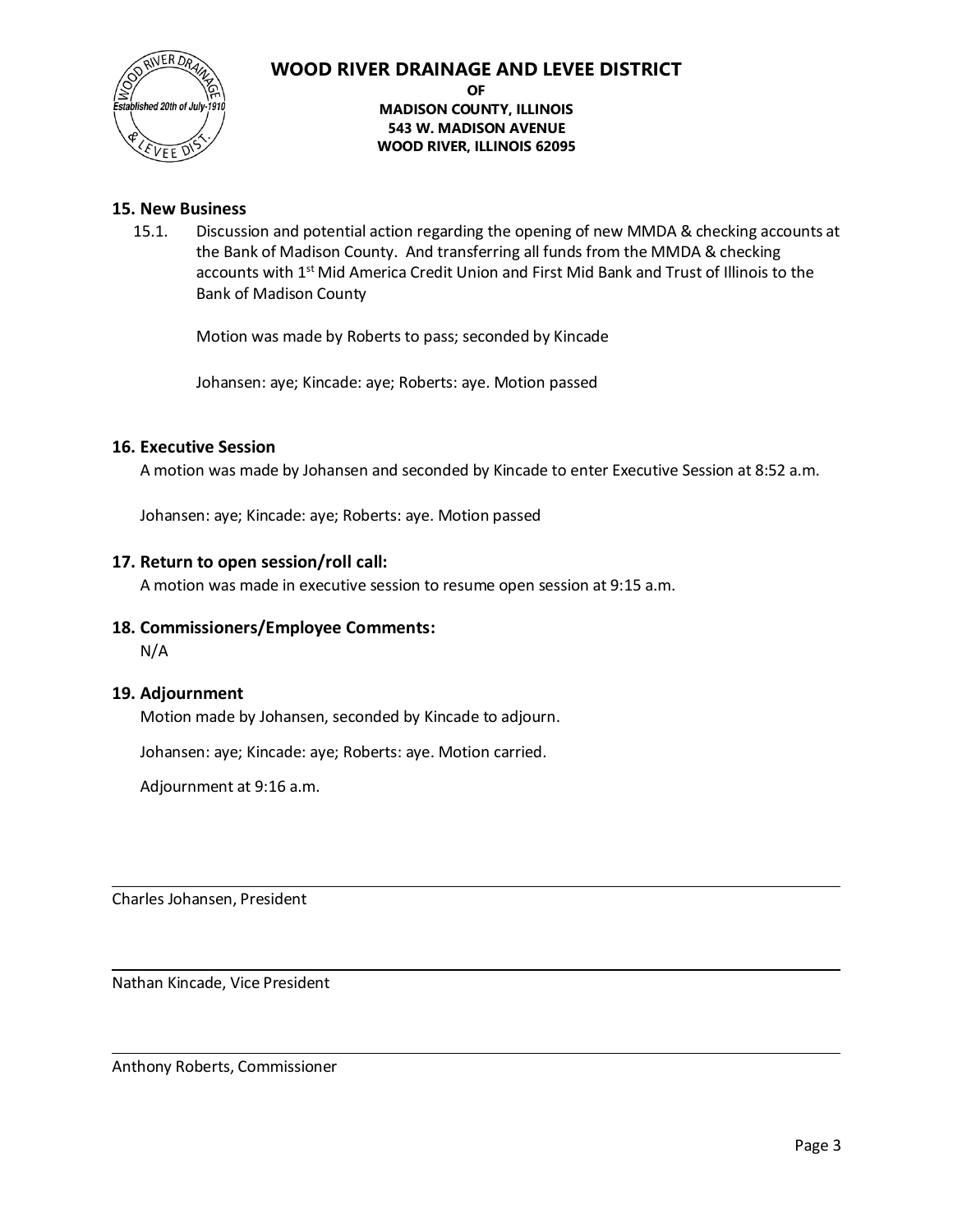# **U.S. Army Corps of Engineers (USACE) Project Update Wood River Levee System April 22, 2022**

| 1. Status of Design Deficiency Corrections (changes in RED) |
|-------------------------------------------------------------|
|-------------------------------------------------------------|

| Remaining<br>Features                | Summary                          | <b>Notes</b>                                                                                                                                                                                                    |
|--------------------------------------|----------------------------------|-----------------------------------------------------------------------------------------------------------------------------------------------------------------------------------------------------------------|
| Bid Package 8                        | 22 RW/1 PS in                    | Contract awarded Nov 4 to Magruder Construction Co., Inc. Contractor                                                                                                                                            |
| (NFS)                                | Reach 5                          | mobilized.                                                                                                                                                                                                      |
| <b>Pump Stations</b>                 | 2 new PSs in<br>Reach 5          | Received ROW certification for PS 2 and 3. Anticipate final P&S to our<br>CT branch by end of April for August award.                                                                                           |
| Berm                                 | Dimensions TBD                   | USACE refining preliminary cost estimate to facilitate WIK credit amount.<br>Project Delivery Team working on Engineering Documentation Report<br>(EDR).                                                        |
| RW #1                                | 24 RWs                           | Contract awarded on Dec 2 to BCI Construction USA, Inc. Long lead<br>times for materials. Anticipate mid-May mobilization.                                                                                      |
| RW #2/Ditch<br>Work                  | 56 RWs/reconnect<br>Old WR Creek | 95% Agency Technical Review (ATR) initiated Mar 7. Received LD<br>review comments on Apr 12.                                                                                                                    |
| <b>Pump Station</b><br>Modifications | 2 mods (WR and<br>Hawthorne)     | Scheduled to award contract after BP-8, RW#1 and PSs contracts. Will<br>need additional BCOES.                                                                                                                  |
| RW #3                                | 30 RWs                           |                                                                                                                                                                                                                 |
| Mitigation                           |                                  | Credits for BP-8 needed. Mitigation activities progressing according to<br>the project schedule, but on pause pending outcome of berm solution<br>(may gain efficiencies by only purchasing bank credits once). |
| Update O&M                           |                                  |                                                                                                                                                                                                                 |
| Manuals                              |                                  | $\sim$ $\sim$ $\sim$                                                                                                                                                                                            |

Note: BCOES is final review to evaluate Biddability, Constructability, Operability, Environmental, and Sustainability (BCOES) characteristics.

| Features     | <b>ROW NTP</b><br><b>Issued</b> | <b>ROW Acquisition</b><br><b>Deadline</b> | Contract<br>Award | Consequence                                             |
|--------------|---------------------------------|-------------------------------------------|-------------------|---------------------------------------------------------|
|              | 2-Dec-19;                       | Received                                  |                   |                                                         |
|              | amended                         | ROW Cert 19                               |                   |                                                         |
| 2 PS         | 14 Oct 20                       | July 21 $(A)$                             | Aug 22            |                                                         |
|              |                                 |                                           |                   | Contract award pending availability of funds. Potential |
| PS Mod       | N/A                             | N/A                                       | Jan 23            | to award this sooner (FY22) if funds are confirmed.     |
| <b>RW #2</b> | 13 Dec 21                       | 13 Dec 2022                               | Mar 23            | Contract award pending availability of funds            |
|              | 14 Dec-22;                      | 5 Feb 22;                                 |                   |                                                         |
|              | $2nd$ amend                     | Anticipate                                |                   |                                                         |
| RW #3        | 13 Dec 21                       | Aug 22                                    | Feb 23            | Contract award pending availability of funds            |

2. Pivoting from the Pump Station/Relief Well solution to a berms solution

- USACE to document pivot to berms in an engineering documentation report (EDR

3. Total Project Cost update

- Last one was Oct 2018 as part of the Limited Reevaluation Report (LRR)/Risk Assessment

- Seek BP-8 and RW#1 LERRDs and WIK crediting requests to be submitted (and not wait till the end)

- USACE received LERRDs No. 1 request dated 5 Apr 22 for RW#1, RW#3, BP-8 and PS.

4. Meetings with City of Wood River (for area west of IL-3)

- USACE Regulatory Branch has discussed USACE role during recent site visit:

- Need to identify/clarify areas that contain Waters of the U.S. (WOUS)
- Placing fill material in a WOUS may trigger the need for a permit from the Corps under Section 404

5. Meeting with City of Wood River (for area east of IL-3)

- City, LD, and USACE are in receipt of preliminary plans & specifications for State Street project.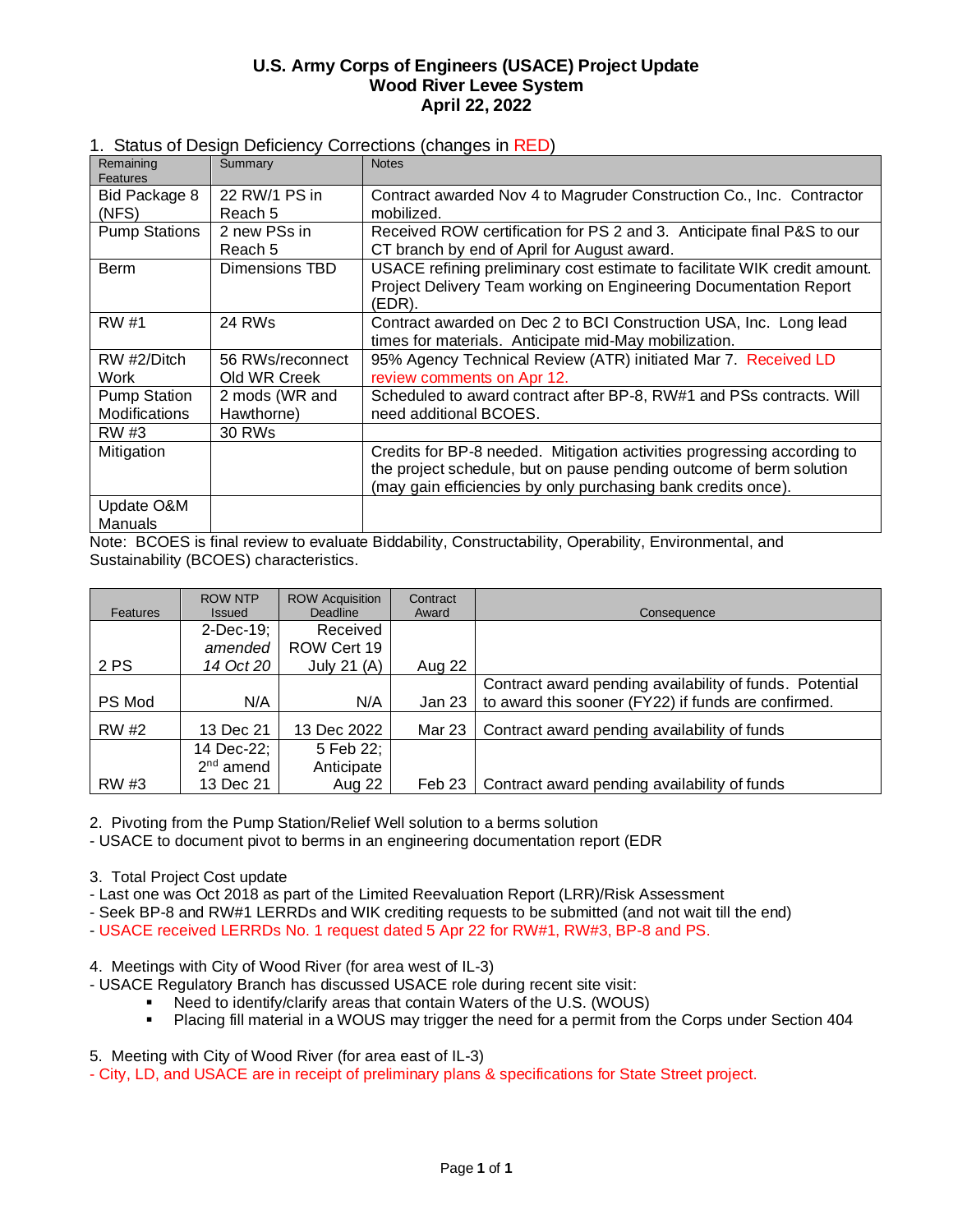

# **22 April 2022 – Executive Director Report**

- **Pump Station Design Deficiency Corrections Project (2021-05)** 
	- o The **NEW** scope of this project will include:
		- Wood River PS
			- New MultiSmart Pump Station Manager
			- New transducer
			- New power output meter
			- Flygt Cloud SCADA System
		- East Alton No. 2 PS
			- Refurbished MultiSmart Pump Station Manager
			- Two new transducers
			- New power output meter
			- New thermostat on VFD fans
			- Flygt Cloud SCADA System
		- Rand Avenue PS
			- Refurbished MultiSmart Pump Station Manager
			- New transducer
			- New power output meter
			- New thermostat on VFD fans
			- Flygt Cloud SCADA System
		- Grassy Lake PS
			- Refurbished MultiSmart Pump Station Manager
			- New transducer
			- Flygt Cloud SCADA System
		- East Alton No. 1 PS
			- Refurbished MultiSmart Pump Station Manager
			- New transducer
			- Flygt Cloud SCADA System
		- Hawthorne No. 1 PS
			- Repair/replacement of existing MultiRanger controller
			- Replacement of existing power output meter
			- New thermostat on VFD fans
	- o WRDLD partnering with MESD in an Intergovernmental Agreement (IGA) to acquire refurbished MultiSmart Pump Station Managers.
	- o **This project will fully automate the District's largest pump stations.**

# **Gravity Drains Inspection Project (2021-06)**

- o The Project Execution Plan (PEP) has been "approved" by P66.
- o Execution was pushed due to weather and P66 conflicts. Currently scheduled for 11 May 2022.
- o Drains in LWR will also be inspected in Spring 2022.
- **Relief Well Testing / Inspection Project (Project 2022-07)** 
	- o Specifications for this project have been drafted. Drawings/Figures will be completed in FY2023 or FY2024 once all known relief well projects have been completed.
	- o SOP received from the USACE on 05 November 2020. USACE to address follow-up questions.
	- $\circ$  Execution  $\frac{\text{may}}{\text{begin}}$  in late calendar year 2022, depending on budgetary restrictions.
- **Maintenance Building Door Replacement (Project 2022-10)** 
	- o Both large doors are damaged and limit functionality.
	- o Seeking bids to replace with roll-up garage doors with automatic openers.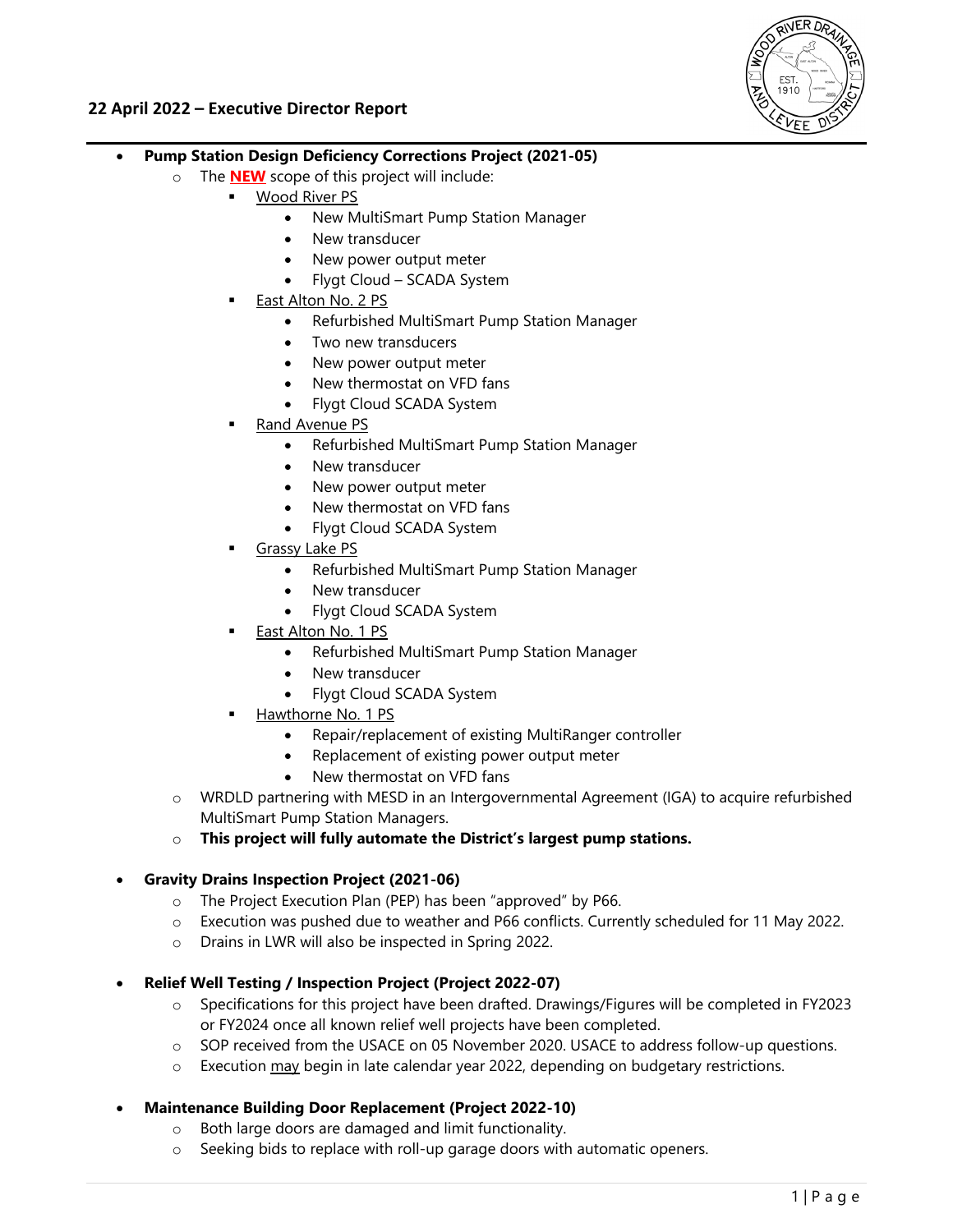

# **WRDLD Maintenance Projects**

- o Vegetation Management
	- Spraying program has begun.
	- Trim work with zero turns on levee has begun.
	- Levee mowing planned to begin 02 May 2022.
- o Coordination with Marathon Pipeline
	- **Discussing site restoration and TCE requirements.**
- o Training All WRDLD maintenance staff to complete OSHA 10-Hr Construction Training.
- o FEMA 2019 Flood Debris Removal
	- CAT-Z project (\$18,592.09) funds have been "Obligated". Awaiting confirmation from IEMA regarding how funds will be distributed.

# **Pump Stations**

- $\circ$  East Alton No. 1 Pump Station Running as needed to maintain elevation 406-410.
- o Wood River Pump Station Station is closed.
- o East Alton No. 2 Pump Station Station is closed.
- o Hawthorne Pump Station Station is closed.
- o Rand Avenue Pump Station 24/7 operation.
- o Grassy Lake Pump Station Station is closed.

# **U.S. Army Corps of Engineers (USACE) Coordination**

- o Authorized Level Projects
	- Pump Station Modifications Project will be executed after RW 1, 2, & 3 Projects.
	- Bid Package 8 Magruder Construction Co.
		- Pipeline removal complete. Trench backfill in progress.
	- Bid Package 9 USACE has not confirmed WIK eligibility. Design on hold.
	- Canal Road Pump Stations WRDLD reviewed abbreviated BCOES P&S.
	- RW Package 1 BCI Construction USA, Inc. Mobilization late-May.
	- RW Package 2 95% ATR is underway.
		- WRDLD provided 95% ATR comments.
	- RW Package 3 WRDLD/FPD received revised noticed to proceed with real estate acquisition.
- o Mel Price Deficiency Projects
	- Mel Price RW Package 1 Meyer Contracting, LLC.
		- Relief well drilling in-progress.
	- Mel Price RW Package 2 Project bids 09 May 2022.
- o P.L. 84-99
	- **Wood River Pump Station** 
		- Project Complete.
	- East Alton No. 1 Pump Station
		- Micro-pile and grade beam are complete.
		- Dewatering well installation nearly complete.
		- Will be a 6-8 week delay for re-fabrication of force main pipes.
- o Section 408 Alterations
	- 5 Diamond Camp Grounds (UNAUTHORIZED) Consultant is preparing documents to submit a formal 408 review package for District and USACE review and hopefully receive a retroactive permit.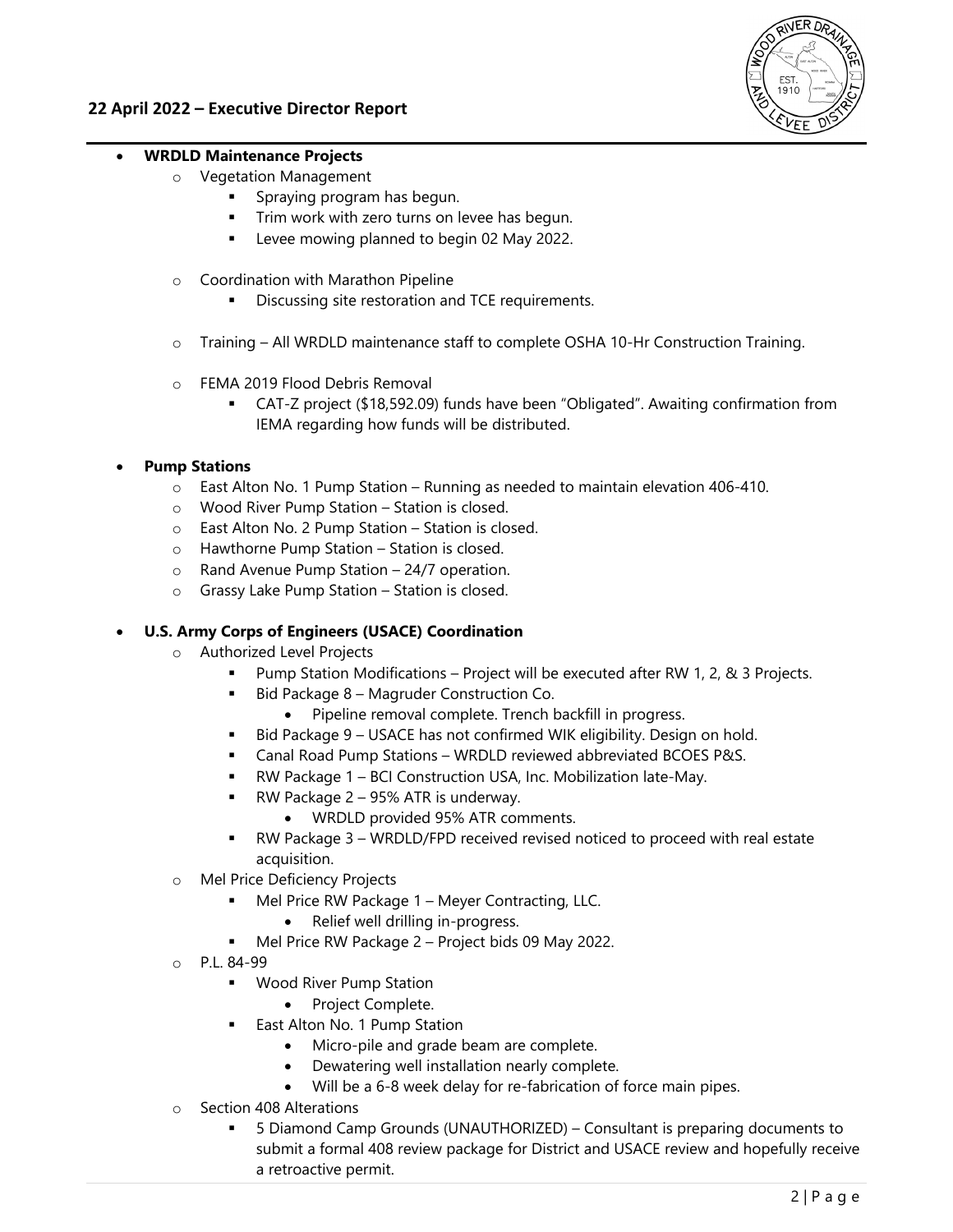# **22 April 2022 – Executive Director Report**



- 5 Diamond Camp Grounds (EXTENSION) Drilling Program Plan has been permitted by the USACE. Field work is complete. Awaiting submittal of 408 review package.
- Wood River Power Station Demolition USACE working with contractor on retroactive permit(s).
	- Owner has agreed to properly abandon the ash ponds and the dual 8'x15' culverts under the levee.
	- The portion of the site that contains the culverts has been sold to Mike's Inc. (see below).
- Mike's, Inc. A new barge dock facility is being proposed in UWR. Vegetation removal work has begun, permit(s) have not been received from the USACE.
- Alton WWTP (Illinois American) Effluent line repair/modification. Permitted.
- Alton WWTP (Illinois American) Electrical Upgrades. Permitted. Work in progress.
- P66 Pipe Bridge. Permitted. Work in progress.
- Ameren Kline Substation. Permitted. Work in progress.
- Ameren Cottage Hills Structure 83A, 83B, 83C. Permitted. Work in progress. Nearly complete.
- Ameren New poles on overhead electric near UWR station 256+00 (Mississippi 72). WRDLD has provided SNO. Under review by the USACE.
- Ameren Wood River-Roxford Structure 23 removal and replacement. WRDLD has provided SNO to Ameren. Under review by the USACE.
- Ameren Wood River-Roxford Structure 21 removal and replacement. WRDLD has provided SNO to Ameren. Under review by the USACE.
	- IDOT IL-111 Bridge and closure structure rehabilitation.
		- SNO has been provided to IDOT. Awaiting submittal to USACE.
		- WRDLD received payment for ROW (\$20,000.00)
- ADB Companies Aerial Communications Line. Alteration request submitted. WRDLD has approved, awaiting 408 and regulatory permit(s) from USACE.
- Meridian Pipeline Services Cathodic Protection for multiple pipeline companies. Currently working through permitting process with WRDLD, MESD and the USACE.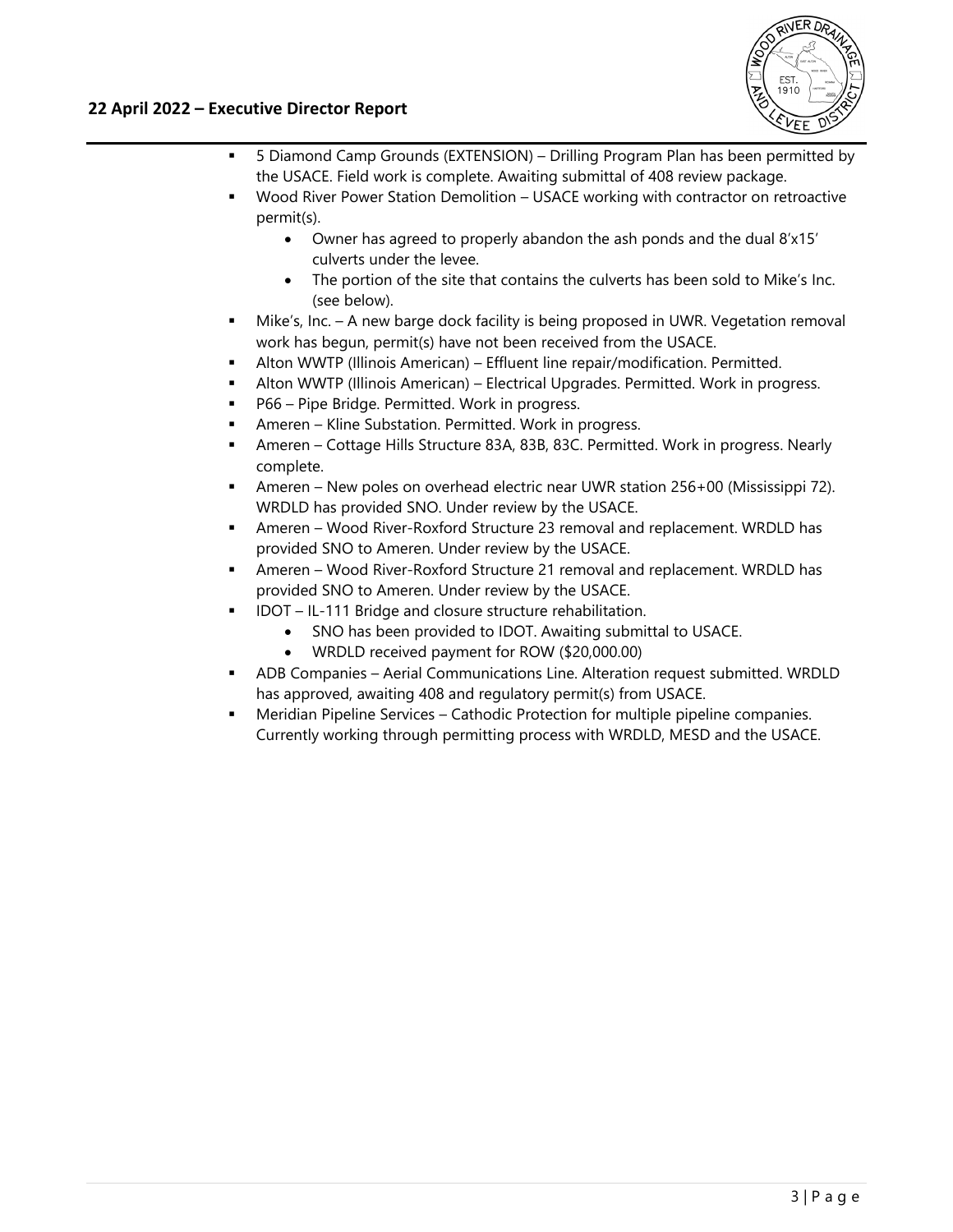# 2:20 PM Wood River Drainage & Levee District 04/07/22 **Unpaid Bills Detail**

|  |  | <b>As of April 7, 2022</b> |
|--|--|----------------------------|
|--|--|----------------------------|

| <b>Type</b>                                      | <b>Date</b> | <b>Num</b> | <b>Due Date</b> | <b>Aging</b> | <b>Open Balance</b> |
|--------------------------------------------------|-------------|------------|-----------------|--------------|---------------------|
| <b>Ace Tech Computer Services, Inc.</b><br>Bill  | 04/01/2022  | 9965       | 04/15/2022      | 6            | 358.00              |
| Total Ace Tech Computer Services, Inc.           |             |            |                 |              | 358.00              |
| <b>Ameren Illinois - EA#2</b><br>Bill            | 04/01/2022  | 7026       | 04/15/2022      | 6            | 177.03              |
| Total Ameren Illinois - EA#2                     |             |            |                 |              | 177.03              |
| <b>Ameren Illinois - Grassy</b><br>Bill          | 04/01/2022  | 6035 …     | 04/15/2022      | 6            | 308.73              |
| Total Ameren Illinois - Grassy                   |             |            |                 |              | 308.73              |
| <b>Ameren Illinois - Haw #1</b><br>Bill          | 04/01/2022  | 3024       | 04/15/2022      | 6            | 137.51              |
| Total Ameren Illinois - Haw #1                   |             |            |                 |              | 137.51              |
| <b>Ameren Illinois - Haw #2</b><br>Bill          | 04/01/2022  | 7006       | 04/15/2022      | 6            | 27.23               |
| Total Ameren Illinois - Haw #2                   |             |            |                 |              | 27.23               |
| <b>Ameren Illinois - Lakeside</b><br>Bill        | 04/01/2022  | 2652       | 04/15/2022      | 6            | 45.20               |
| Total Ameren Illinois - Lakeside                 |             |            |                 |              | 45.20               |
| <b>Ameren Illinois - Rand</b><br>Bill            | 04/01/2022  | 3111       | 04/15/2022      | 6            | 2,556.28            |
| Total Ameren Illinois - Rand                     |             |            |                 |              | 2,556.28            |
| <b>Ameren Illinois - Virginia PS</b><br>Bill     | 04/01/2022  | 9856 …     | 04/15/2022      | 6            | 42.46               |
| Total Ameren Illinois - Virginia PS              |             |            |                 |              | 42.46               |
| <b>Ameren Illinois - WR Pump Station</b><br>Bill | 04/01/2022  | 1934       | 04/15/2022      | 6            | 255.31              |
| Total Ameren Illinois - WR Pump Station          |             |            |                 |              | 255.31              |
| <b>AT&amp;T - Business Phone</b><br>Bill         | 04/01/2022  | 12419      | 04/15/2022      | 6            | 94.63               |
| Total AT&T - Business Phone                      |             |            |                 |              | 94.63               |
| <b>Budget Signs</b><br>Bill                      | 03/30/2022  | 845245     | 04/29/2022      | 8            | 10.80               |
| <b>Total Budget Signs</b>                        |             |            |                 |              | 10.80               |
| <b>Culligan Water</b><br>Bill                    | 03/31/2022  | 492X0      | 04/30/2022      | 7            | 35.50               |
| <b>Total Culligan Water</b>                      |             |            |                 |              | 35.50               |
| <b>East Alton, Village of</b><br>Bill            | 04/01/2022  | 33003      | 04/15/2022      | 6            | 19.25               |
| Total East Alton, Village of                     |             |            |                 |              | 19.25               |
| <b>George Alarm Company</b><br>Bill              | 03/15/2022  | 193368     | 03/29/2022      | 23           | 787.00              |
| Total George Alarm Company                       |             |            |                 |              | 787.00              |
| <b>Hartford, Village of</b><br>Bill              | 03/31/2022  | 013 0      | 04/14/2022      | 7            | 40.17               |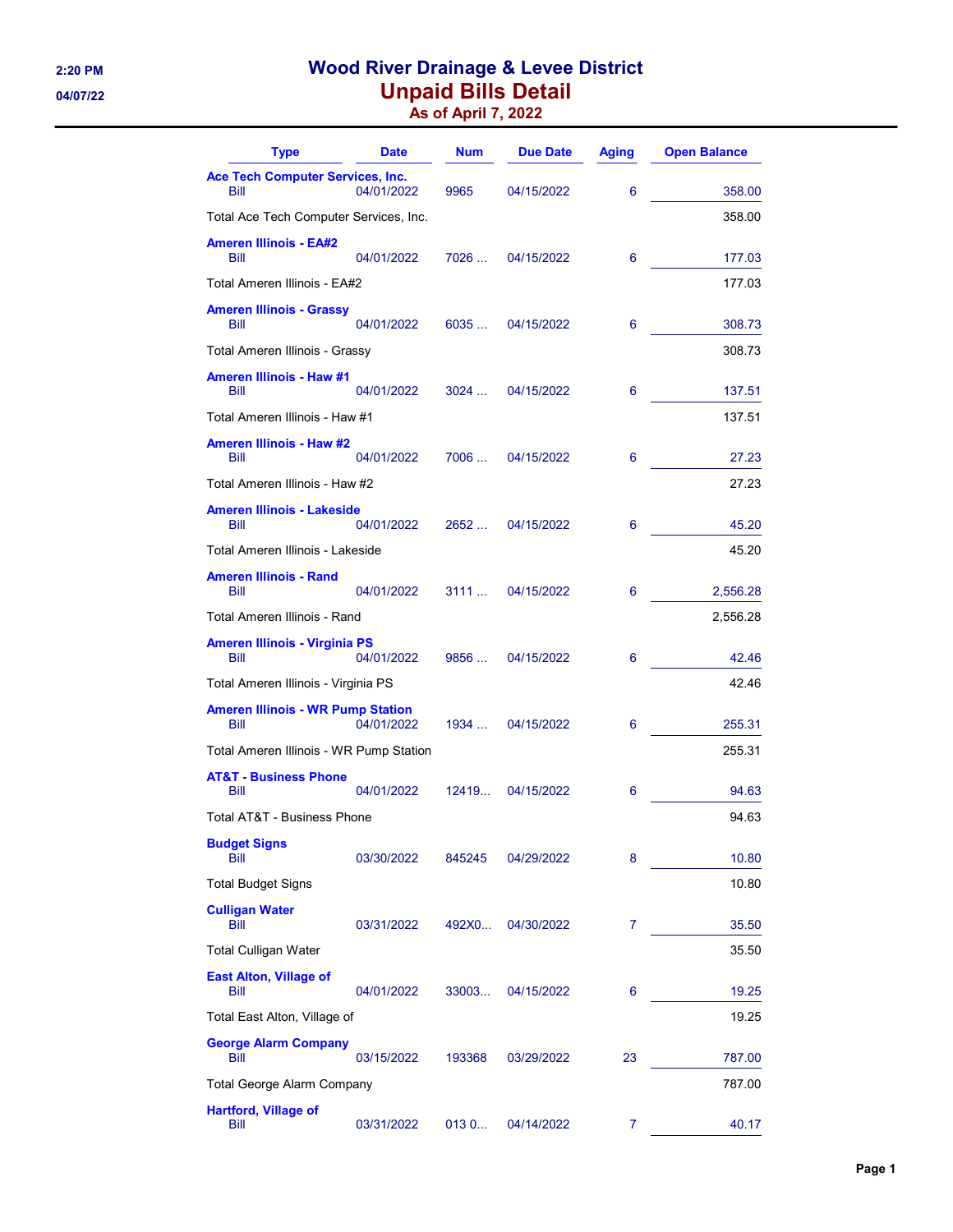# 2:20 PM **Wood River Drainage & Levee District** 04/07/22 **Unpaid Bills Detail**

As of April 7, 2022

| <b>Type</b>                                           | <b>Date</b>                            | <b>Num</b>                 | <b>Due Date</b>                        | <b>Aging</b>             | <b>Open Balance</b>          |
|-------------------------------------------------------|----------------------------------------|----------------------------|----------------------------------------|--------------------------|------------------------------|
| Total Hartford, Village of                            |                                        |                            |                                        |                          | 40.17                        |
| <b>Illinois American Water</b><br>Bill                | 04/01/2022                             | 1025                       | 04/15/2022                             | 6                        | 29.96                        |
| <b>Total Illinois American Water</b>                  |                                        |                            |                                        |                          | 29.96                        |
| Lewis Brisbois Bisgaard & Smith, LLP<br>Bill          | 03/28/2022                             | 32563                      | 04/11/2022                             | 10                       | 55.00                        |
| Total Lewis Brisbois Bisgaard & Smith, LLP            |                                        |                            |                                        |                          | 55.00                        |
| <b>Midwest Sanitary Services, Inc.</b><br><b>Bill</b> | 03/30/2022                             | 20221                      | 04/13/2022                             | 8                        | 57.60                        |
| <b>Total Midwest Sanitary Services, Inc.</b>          |                                        |                            |                                        |                          | 57.60                        |
| <b>Piasa Motor Fuels, LLC</b><br>Bill<br>Bill<br>Bill | 03/31/2022<br>03/31/2022<br>03/31/2022 | 260946<br>260948<br>260947 | 04/14/2022<br>04/14/2022<br>04/14/2022 | 7<br>$\overline{7}$<br>7 | 1,390.80<br>175.00<br>749.50 |
| Total Piasa Motor Fuels, LLC                          |                                        |                            |                                        |                          | 2,315.30                     |
| <b>Slayden Glass &amp; Lock</b><br><b>Bill</b>        | 02/10/2022                             | 17486                      | 02/24/2022                             | 56                       | 6.00                         |
| Total Slayden Glass & Lock                            |                                        |                            |                                        |                          | 6.00                         |
| <b>Williams Office Products, Inc.</b><br><b>Bill</b>  | 04/01/2022                             | INVO1                      | 04/15/2022                             | $6\phantom{1}6$          | 31.75                        |
| Total Williams Office Products, Inc.                  |                                        |                            |                                        |                          | 31.75                        |
| <b>WILLIAMS, KEVIN</b><br>Bill                        | 04/01/2022                             | Valvoli                    | 04/15/2022                             | 6                        | 117.36                       |
| Total WILLIAMS, KEVIN                                 |                                        |                            |                                        |                          | 117.36                       |
| TOTAL                                                 |                                        |                            |                                        |                          | 7,508.07                     |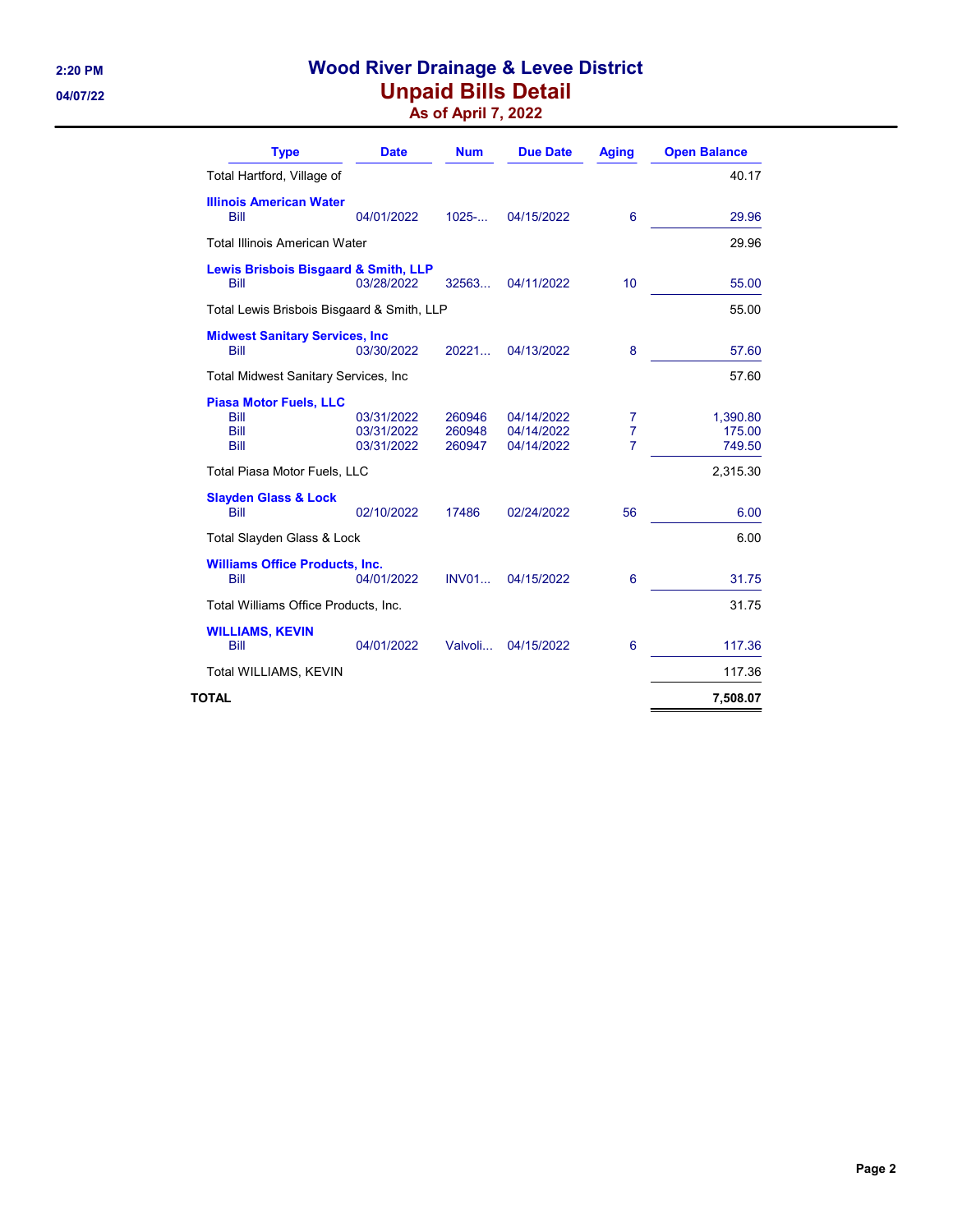# 10:47 AM Wood River Drainage & Levee District 04/12/22 **Unpaid Bills Detail** As of April 15, 2022

| <b>Type</b>                             | <b>Date</b> | <b>Num</b> | <b>Due Date</b> | <b>Aging</b> | <b>Open Balance</b> |
|-----------------------------------------|-------------|------------|-----------------|--------------|---------------------|
| <b>New Frontier Materials LLC</b>       |             |            |                 |              |                     |
| <b>Bill</b>                             | 03/23/2022  | 12541      | 04/06/2022      | 23           | 237.62              |
| Bill                                    | 03/24/2022  | 12541      | 04/07/2022      | 22           | 107.64              |
| Bill                                    | 03/31/2022  | 12543      | 04/14/2022      | 15           | 66.41               |
| <b>Total New Frontier Materials LLC</b> |             |            |                 |              | 411.67              |
| <b>QuickBooks Time</b><br>Bill          | 04/15/2022  | 13460      | 04/29/2022      |              | 105.60              |
| <b>Total QuickBooks Time</b>            |             |            |                 |              | 105.60              |
| <b>Spectrum Business</b>                |             |            |                 |              |                     |
| <b>Bill</b>                             | 04/03/2022  | 00250      | 04/17/2022      | 12           | 186.96              |
| <b>Total Spectrum Business</b>          |             |            |                 |              | 186.96              |
| <b>Visa</b>                             |             |            |                 |              |                     |
| Bill                                    | 03/27/2022  | 6201       | 04/10/2022      | 19           | 225.21              |
| Bill                                    | 03/27/2022  | 5583       | 04/10/2022      | 19           | 812.17              |
| <b>Total Visa</b>                       |             |            |                 |              | 1,037.38            |
| <b>Waltco Tool's &amp; Equipment</b>    |             |            |                 |              |                     |
| Bill                                    | 03/22/2022  | 543290     | 04/05/2022      | 24           | 46.86               |
| Bill                                    | 03/22/2022  | 543340     | 04/21/2022      | 24           | 13.88               |
| Bill                                    | 03/25/2022  | 543634     | 04/24/2022      | 21           | 24.99               |
| Bill                                    | 04/04/2022  | 544327     | 05/04/2022      | 11           | 15.00               |
| Bill                                    | 04/04/2022  | 544307     | 05/04/2022      | 11           | 16.14               |
| Bill                                    | 04/04/2022  | 544349     | 05/04/2022      | 11           | 5.38                |
| Bill                                    | 04/05/2022  | 544405     | 05/05/2022      | 10           | 3.69                |
| Bill                                    | 04/07/2022  | 544633     | 05/07/2022      | 8            | 5.98                |
| Total Waltco Tool's & Equipment         |             |            |                 |              | 131.92              |
| TOTAL                                   |             |            |                 |              | 1,873.53            |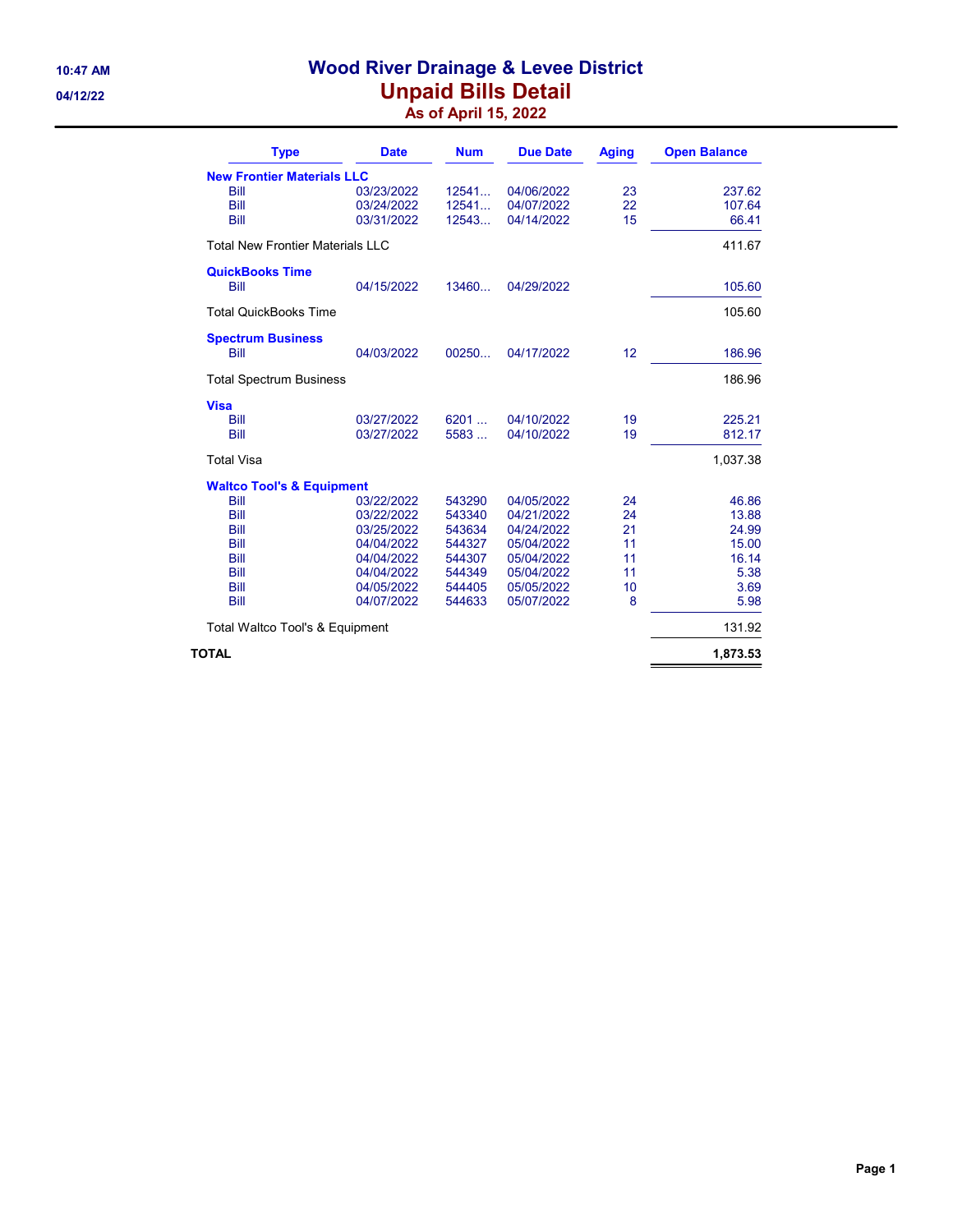# 1:02 PM Wood River Drainage & Levee District 04/21/22 **Unpaid Bills Detail** As of April 21, 2022

| <b>Type</b>                                                   | <b>Date</b>              | <b>Num</b>       | <b>Due Date</b>          | <b>Aging</b>   | <b>Open Balance</b> |
|---------------------------------------------------------------|--------------------------|------------------|--------------------------|----------------|---------------------|
| Allen, Michael A<br>Bill                                      | 04/18/2022               | CLOT             | 05/02/2022               | 3              | 163.38              |
| Total Allen, Michael A                                        |                          |                  |                          |                | 163.38              |
| <b>Ameren Illinois - EA#1</b><br>Bill                         | 04/14/2022               | 0312             | 04/28/2022               | $\overline{7}$ | 1,513.33            |
| Total Ameren Illinois - EA#1                                  |                          |                  |                          |                | 1,513.33            |
| <b>Craney Law Group, LLC</b><br>Bill                          | 04/04/2022               | 15127            | 04/18/2022               | 17             | 645.00              |
| Total Craney Law Group, LLC                                   |                          |                  |                          |                | 645.00              |
| <b>Hudson Energy Corp</b><br>Bill                             | 04/14/2022               | 22040            | 04/28/2022               | 7              | 370.67              |
| <b>Total Hudson Energy Corp</b>                               |                          |                  |                          |                | 370.67              |
| <b>JUILE, INC.</b><br>Bill                                    | 03/31/2022               | WRDL             | 04/14/2022               | 21             | 310.26              |
| Total JUILE, INC.                                             |                          |                  |                          |                | 310.26              |
| <b>New Frontier Materials LLC</b><br>Bill<br>Bill             | 04/05/2022<br>04/07/2022 | 12544<br>12545   | 04/19/2022<br>04/21/2022 | 16<br>14       | 269.27<br>217.48    |
| <b>Total New Frontier Materials LLC</b>                       |                          |                  |                          |                | 486.75              |
| <b>Waltco Tool's &amp; Equipment</b><br>Bill<br>Bill          | 04/11/2022<br>04/13/2022 | 544832<br>545051 | 05/11/2022<br>05/13/2022 | 10<br>8        | 57.98<br>7.99       |
| Total Waltco Tool's & Equipment                               |                          |                  |                          |                | 65.97               |
| <b>Wood Environment &amp; Infrast Solutions, Inc.</b><br>Bill | 04/11/2022               | N2151            | 05/11/2022               | 10             | 325.00              |
| Total Wood Environment & Infrast Solutions, Inc.              |                          |                  |                          |                | 325.00              |
| TOTAL                                                         |                          |                  |                          |                | 3,880.36            |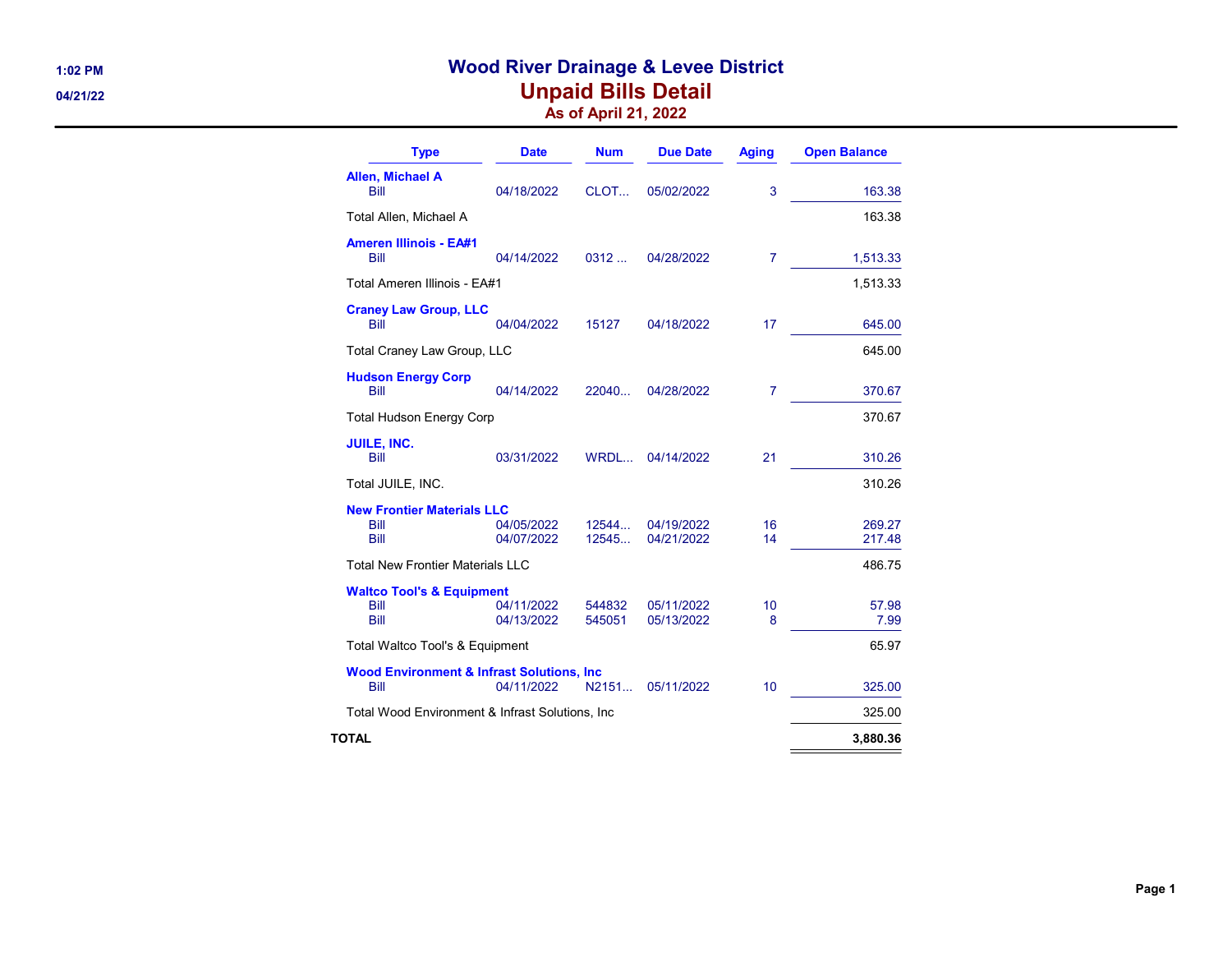# 1:07 PM Wood River Drainage & Levee District 04/21/22 **Balance Sheet Cash Basis** Cash Basis **As of April 22, 2022**

|                                                                                  | Apr 22, 22                 |
|----------------------------------------------------------------------------------|----------------------------|
| <b>ASSETS</b>                                                                    |                            |
| <b>Current Assets</b>                                                            |                            |
| <b>Checking/Savings</b><br>100 · Petty Cash Drawer                               | 36.83                      |
| 101.2 · EA #1 Utilities-1st Mid Bank                                             | 263,115.52                 |
| 102.1 · Maint. Main - 1st Mid Bank                                               | 13,356.95                  |
| 102.2 Maint, MMDA - 1st Mid Bank                                                 | 935,464.41                 |
| 102.5 · Rand MMDA-1st Mid Credit Union<br>102.6 · Rand Pump St Fund-1st Mid Bank | 323,315.81<br>76,860.76    |
| 102.7 · Business Share-1st Mid Credit U                                          | 16.38                      |
| <b>Total Checking/Savings</b>                                                    | 1,612,166.66               |
| <b>Accounts Receivable</b>                                                       |                            |
| 108 · Accounts Receivable                                                        | 283,981.00                 |
| <b>Total Accounts Receivable</b>                                                 | 283,981.00                 |
| <b>Other Current Assets</b>                                                      |                            |
| 112 · Investments CD                                                             |                            |
| 112.29 · Live Oak Bank CD 5811<br>112.30 · Maint CD 114                          | 249,011.63<br>250,000.00   |
| 112.31 · Maint CD 115                                                            | 250,000.00                 |
| 112.32 · Bank of MadCo - Rand CD 3926                                            | 249,000.00                 |
| Total 112 · Investments CD                                                       | 998,011.63                 |
| <b>Total Other Current Assets</b>                                                | 998,011.63                 |
| <b>Total Current Assets</b>                                                      | 2,894,159.29               |
| <b>Fixed Assets</b>                                                              |                            |
| 120 · Property & Equipment                                                       | 1,984,473.37               |
| $126 \cdot$ Land<br><b>Total Fixed Assets</b>                                    | 216,131.00<br>2,200,604.37 |
| <b>TOTAL ASSETS</b>                                                              | 5,094,763.66               |
| <b>LIABILITIES &amp; EQUITY</b>                                                  |                            |
| <b>Liabilities</b>                                                               |                            |
| <b>Current Liabilities</b>                                                       |                            |
| <b>Other Current Liabilities</b>                                                 |                            |
| 230 · Payroll Liabilities<br>230.03 · Social Security                            |                            |
| 230.031 · Company                                                                | 0.01                       |
| 230.032 · Employee                                                               | 0.01                       |
| Total 230.03 · Social Security                                                   | 0.02                       |
| $230.08 \cdot$ IMRF                                                              |                            |
| $230.081 \cdot$ Company<br>230.082 · Employee                                    | 113.40<br>493.29           |
| <b>Total 230.08 · IMRF</b>                                                       | 606.69                     |
| 230.09 · Insurance Withholding                                                   |                            |
| 230.091 · Health Insurance                                                       | 78.12                      |
| Total 230.09 · Insurance Withholding                                             | 78.12                      |
| 230.10 · State Unemployment IL                                                   | 958.99                     |
| 230.14 · Miscellaneous                                                           | 5,475.00                   |
| Total 230 · Payroll Liabilities                                                  | 7,118.82                   |
| <b>Total Other Current Liabilities</b>                                           | 7,118.82                   |
| <b>Total Current Liabilities</b>                                                 | 7,118.82                   |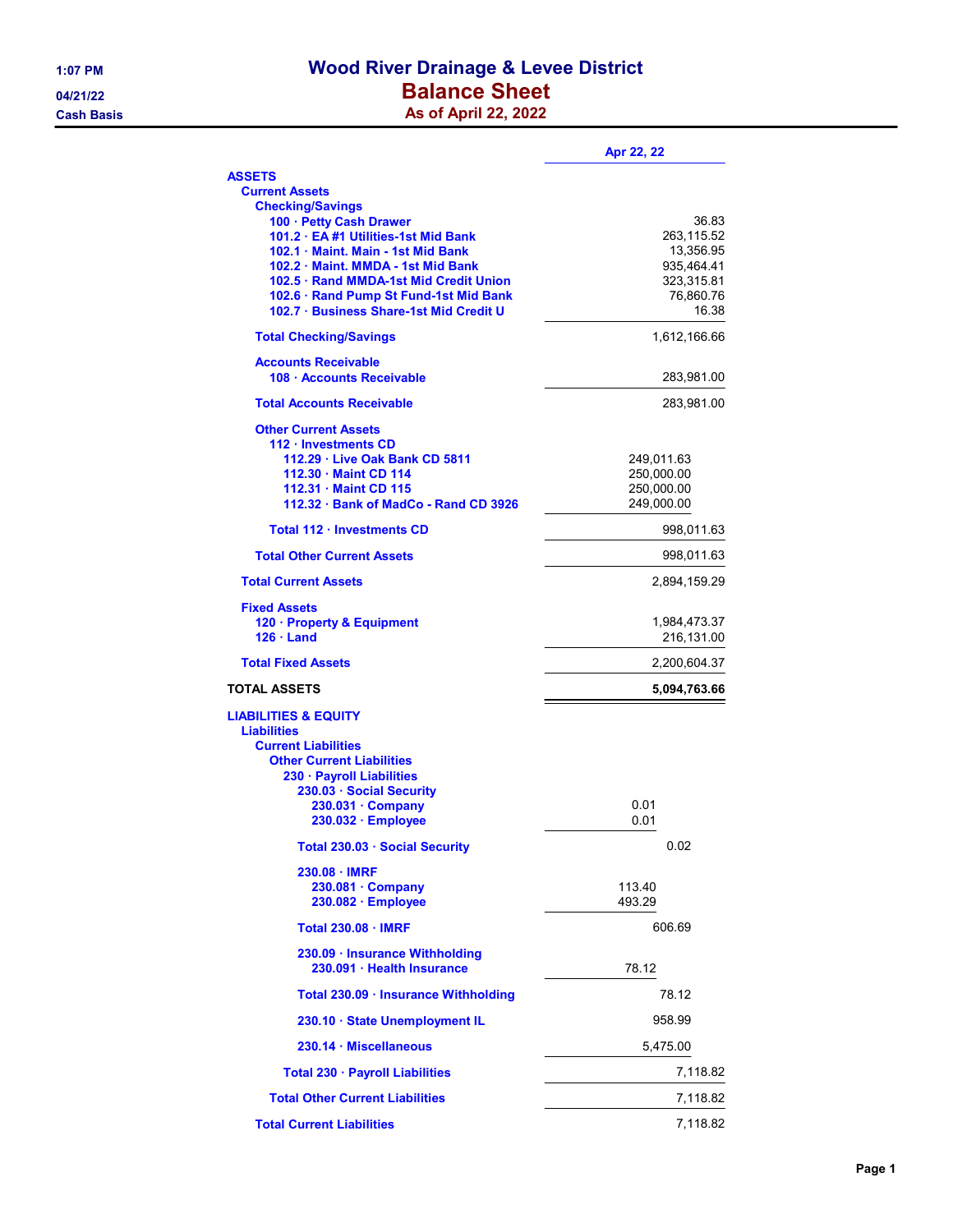# 1:07 PM Wood River Drainage & Levee District 04/21/22 **Balance Sheet Cash Basis** Cash Basis **As of April 22, 2022**

|                                                                                 | Apr 22, 22                 |
|---------------------------------------------------------------------------------|----------------------------|
| <b>Long Term Liabilities</b><br>243 · Unreserved<br>244 · EA #1 Pump - Reserved | 4.729.212.16<br>164.040.00 |
| <b>Total Long Term Liabilities</b>                                              | 4.893.252.16               |
| <b>Total Liabilities</b>                                                        | 4.900.370.98               |
| <b>Equity</b><br>299 · Fund Balance<br><b>Net Income</b>                        | 354,012.20<br>-159.619.52  |
| <b>Total Equity</b>                                                             | 194.392.68                 |
| TOTAL LIABILITIES & EQUITY                                                      | 5,094,763.66               |
|                                                                                 |                            |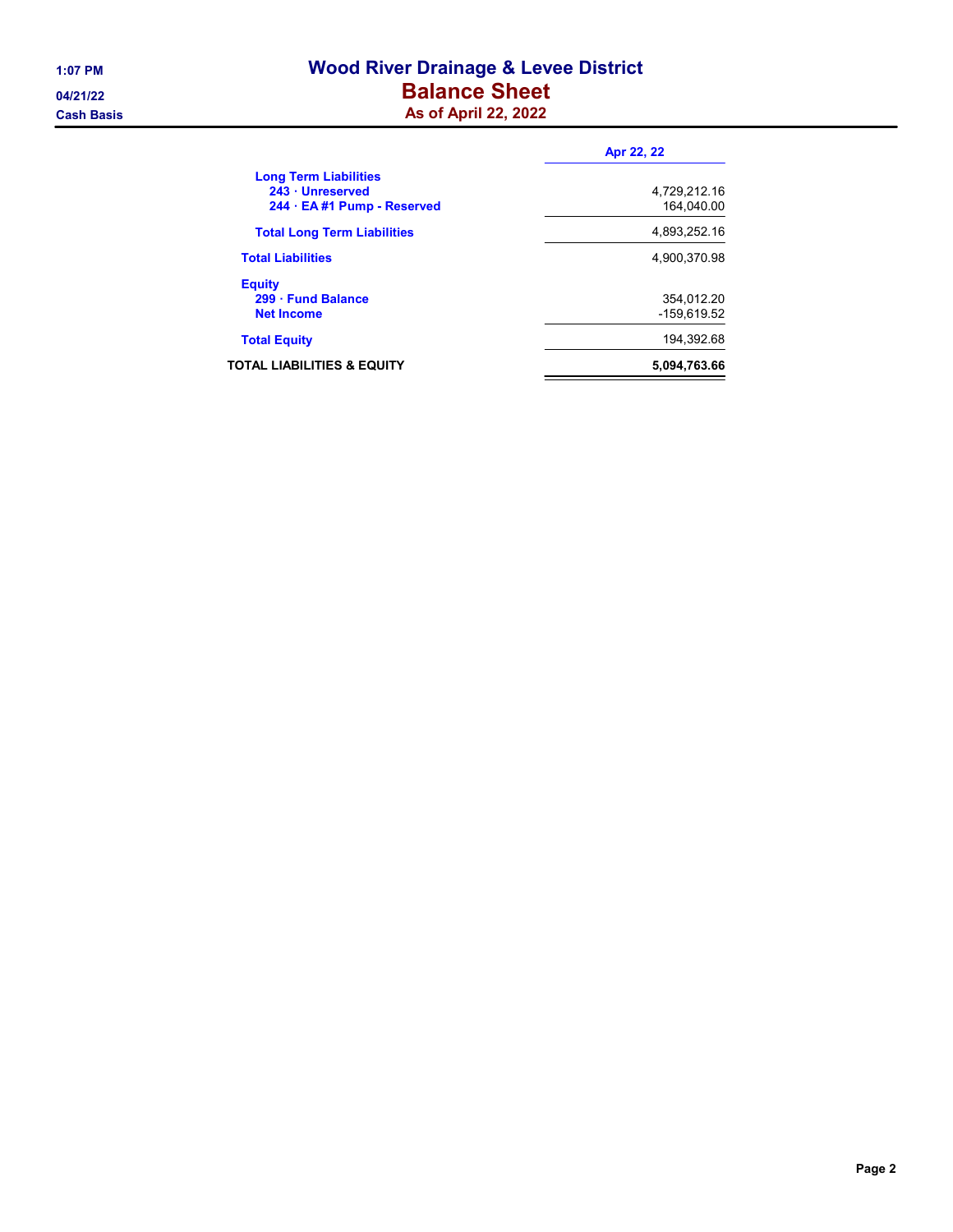# 1:08 PM Wood River Drainage & Levee District 04/21/22 **Revenue & Expense Budget vs. Actual**

Cash Basis October 2021 through September 2022

|                                                                                                                                                                                                                                                                                                                                                                                                                                                                                                                                                                                                                                                                                                                                                                                                                                                                                                                                                                                                                                        | Oct '21 - Sep 22                                                                                                                                                                                                                                                               | <b>Budget</b>                                                                                                                                                                                                                                                                                                                                          | \$ Over Budget                                                                                                                                                                                                                                                                                                                                                                                                             |
|----------------------------------------------------------------------------------------------------------------------------------------------------------------------------------------------------------------------------------------------------------------------------------------------------------------------------------------------------------------------------------------------------------------------------------------------------------------------------------------------------------------------------------------------------------------------------------------------------------------------------------------------------------------------------------------------------------------------------------------------------------------------------------------------------------------------------------------------------------------------------------------------------------------------------------------------------------------------------------------------------------------------------------------|--------------------------------------------------------------------------------------------------------------------------------------------------------------------------------------------------------------------------------------------------------------------------------|--------------------------------------------------------------------------------------------------------------------------------------------------------------------------------------------------------------------------------------------------------------------------------------------------------------------------------------------------------|----------------------------------------------------------------------------------------------------------------------------------------------------------------------------------------------------------------------------------------------------------------------------------------------------------------------------------------------------------------------------------------------------------------------------|
| <b>Income</b><br>300 · Assessment                                                                                                                                                                                                                                                                                                                                                                                                                                                                                                                                                                                                                                                                                                                                                                                                                                                                                                                                                                                                      | 108,861.02                                                                                                                                                                                                                                                                     | 919,000.00                                                                                                                                                                                                                                                                                                                                             | -810,138.98                                                                                                                                                                                                                                                                                                                                                                                                                |
| 301 · Interest Earned<br>301.2 · Maint Interest Earned                                                                                                                                                                                                                                                                                                                                                                                                                                                                                                                                                                                                                                                                                                                                                                                                                                                                                                                                                                                 | 2,051.08                                                                                                                                                                                                                                                                       | 4,000.00                                                                                                                                                                                                                                                                                                                                               | -1,948.92                                                                                                                                                                                                                                                                                                                                                                                                                  |
| 301.3 · Pump Interest Earned                                                                                                                                                                                                                                                                                                                                                                                                                                                                                                                                                                                                                                                                                                                                                                                                                                                                                                                                                                                                           | 360.10                                                                                                                                                                                                                                                                         | 300.00                                                                                                                                                                                                                                                                                                                                                 | 60.10                                                                                                                                                                                                                                                                                                                                                                                                                      |
| 301.4 · Rand Interest Earned                                                                                                                                                                                                                                                                                                                                                                                                                                                                                                                                                                                                                                                                                                                                                                                                                                                                                                                                                                                                           | 532.26                                                                                                                                                                                                                                                                         | 1,100.00                                                                                                                                                                                                                                                                                                                                               | -567.74                                                                                                                                                                                                                                                                                                                                                                                                                    |
| Total 301 · Interest Earned                                                                                                                                                                                                                                                                                                                                                                                                                                                                                                                                                                                                                                                                                                                                                                                                                                                                                                                                                                                                            | 2,943.44                                                                                                                                                                                                                                                                       | 5,400.00                                                                                                                                                                                                                                                                                                                                               | $-2,456.56$                                                                                                                                                                                                                                                                                                                                                                                                                |
| 306 · Miscellaneous<br>309 · Easement & Inspection Fee<br>310 · Phillips 66<br>$312 \cdot F.E.M.A.$<br>313 · Sale of Fixed Assets<br>$314 \cdot$ Refunds<br>$315 \cdot$ Lease                                                                                                                                                                                                                                                                                                                                                                                                                                                                                                                                                                                                                                                                                                                                                                                                                                                          | 1,312.50<br>38,250.00<br>110,576.49<br>0.00<br>6,000.00<br>0.00<br>950.00                                                                                                                                                                                                      | 0.00<br>30,000.00<br>211,200.00<br>18,600.00<br>0.00<br>0.00<br>600.00                                                                                                                                                                                                                                                                                 | 1,312.50<br>8,250.00<br>$-100,623.51$<br>$-18,600.00$<br>6,000.00<br>0.00<br>350.00                                                                                                                                                                                                                                                                                                                                        |
| <b>Total Income</b>                                                                                                                                                                                                                                                                                                                                                                                                                                                                                                                                                                                                                                                                                                                                                                                                                                                                                                                                                                                                                    | 268,893.45                                                                                                                                                                                                                                                                     | 1,184,800.00                                                                                                                                                                                                                                                                                                                                           | -915,906.55                                                                                                                                                                                                                                                                                                                                                                                                                |
| <b>Gross Profit</b>                                                                                                                                                                                                                                                                                                                                                                                                                                                                                                                                                                                                                                                                                                                                                                                                                                                                                                                                                                                                                    | 268,893.45                                                                                                                                                                                                                                                                     | 1,184,800.00                                                                                                                                                                                                                                                                                                                                           | -915,906.55                                                                                                                                                                                                                                                                                                                                                                                                                |
| <b>Expense</b><br>400 · Pump Operations<br>401 · East Alton No. 1 Labor<br>402 · East Alton No. 1 Utilities<br>403 · East Alton No. 1 Maintenance<br>404 · East Alton No. 1 Repairs<br>411 · Wood River Labor<br>412 · Wood River Utilities<br>413 · Wood River Maintenance<br>414 · Wood River Repairs<br>421 · Rand Ave Labor<br>422 · Rand Ave Utilities<br>423 · Rand Ave Maintenance<br>424 · Rand Ave Repair<br>428 · Rand Ave. Management Labor<br>431 · Hawthorne No. 1 Labor<br>432 · Hawthorne No. 1 Utilities<br>433 · Hawthorne No. 1 Maintenance<br>434 · Hawthorne No. 1 Repairs<br>441 · East Alton No. 2 Labor<br>442 · East Alton No. 2 Utilities<br>443 · East Alton No. 2 Maintenance<br>444 · East Alton No. 2 Repairs<br>492 · Grassy Lake Utilities<br>493 · Grassy Lake Repairs/Maintenance<br>494 · Hawthorne No. 2 Utilities<br>495 · Hawthorne No. 2 Repairs/Maint<br>496 · Virginia St Utilities<br>497 · Virginia St Repairs/Maintenance<br>498 · Lakeside Utilities<br>499 · Lakeside Repairs/Maintenance | 0.00<br>4,611.88<br>79.70<br>0.00<br>0.00<br>1,815.32<br>0.00<br>0.00<br>46,188.50<br>20,472.31<br>650.72<br>990.94<br>9,838.10<br>0.00<br>910.68<br>0.00<br>0.00<br>0.00<br>1,280.21<br>0.00<br>0.00<br>622.13<br>57.98<br>234.47<br>0.00<br>300.60<br>0.00<br>322.99<br>0.00 | 2,000.00<br>16,000.00<br>2,000.00<br>2,000.00<br>8,000.00<br>8,000.00<br>2,000.00<br>2,000.00<br>81,100.00<br>39,000.00<br>5,000.00<br>5,000.00<br>20,000.00<br>2,000.00<br>1,800.00<br>2,000.00<br>2,000.00<br>2,000.00<br>3,300.00<br>2,000.00<br>2,000.00<br>3,600.00<br>1,000.00<br>1,000.00<br>500.00<br>1,000.00<br>500.00<br>1,000.00<br>500.00 | $-2,000.00$<br>$-11,388.12$<br>$-1,920.30$<br>$-2,000.00$<br>$-8,000.00$<br>-6,184.68<br>$-2,000.00$<br>$-2,000.00$<br>$-34,911.50$<br>$-18,527.69$<br>$-4,349.28$<br>$-4,009.06$<br>$-10, 161.90$<br>$-2,000.00$<br>-889.32<br>$-2,000.00$<br>$-2,000.00$<br>$-2,000.00$<br>$-2,019.79$<br>$-2,000.00$<br>$-2,000.00$<br>$-2,977.87$<br>-942.02<br>$-765.53$<br>$-500.00$<br>-699.40<br>-500.00<br>$-677.01$<br>$-500.00$ |
| Total 400 · Pump Operations<br>500 · Maintenance Operations<br>550 · Part-Time Maintenance Labor<br>551 · Maintenance Labor<br>552 · Utilities<br>553 · Building Maint & Supplies<br>554 · Fuel (Gasoline)<br>555 · Fuel (Diesel)<br>556 · Tractor Maint. / Repair<br>557 · Vehicle Maint. / Repair<br>558 · Equipment Maint. / Repair                                                                                                                                                                                                                                                                                                                                                                                                                                                                                                                                                                                                                                                                                                 | 88,376.53<br>7,096.13<br>82,625.63<br>3,762.90<br>9,288.79<br>6,837.67<br>4,094.00<br>5,095.16<br>7,852.35<br>5,876.21                                                                                                                                                         | 218,300.00<br>16,000.00<br>158,000.00<br>6,500.00<br>16,000.00<br>14,000.00<br>10,500.00<br>8,000.00<br>8,000.00<br>8,000.00                                                                                                                                                                                                                           | -129,923.47<br>$-8,903.87$<br>-75,374.37<br>$-2,737.10$<br>$-6,711.21$<br>-7,162.33<br>$-6,406.00$<br>$-2,904.84$<br>$-147.65$<br>$-2,123.79$                                                                                                                                                                                                                                                                              |
| 559 · Vegetation Removal                                                                                                                                                                                                                                                                                                                                                                                                                                                                                                                                                                                                                                                                                                                                                                                                                                                                                                                                                                                                               | $-414.14$                                                                                                                                                                                                                                                                      | 8,000.00                                                                                                                                                                                                                                                                                                                                               | $-8,414.14$                                                                                                                                                                                                                                                                                                                                                                                                                |